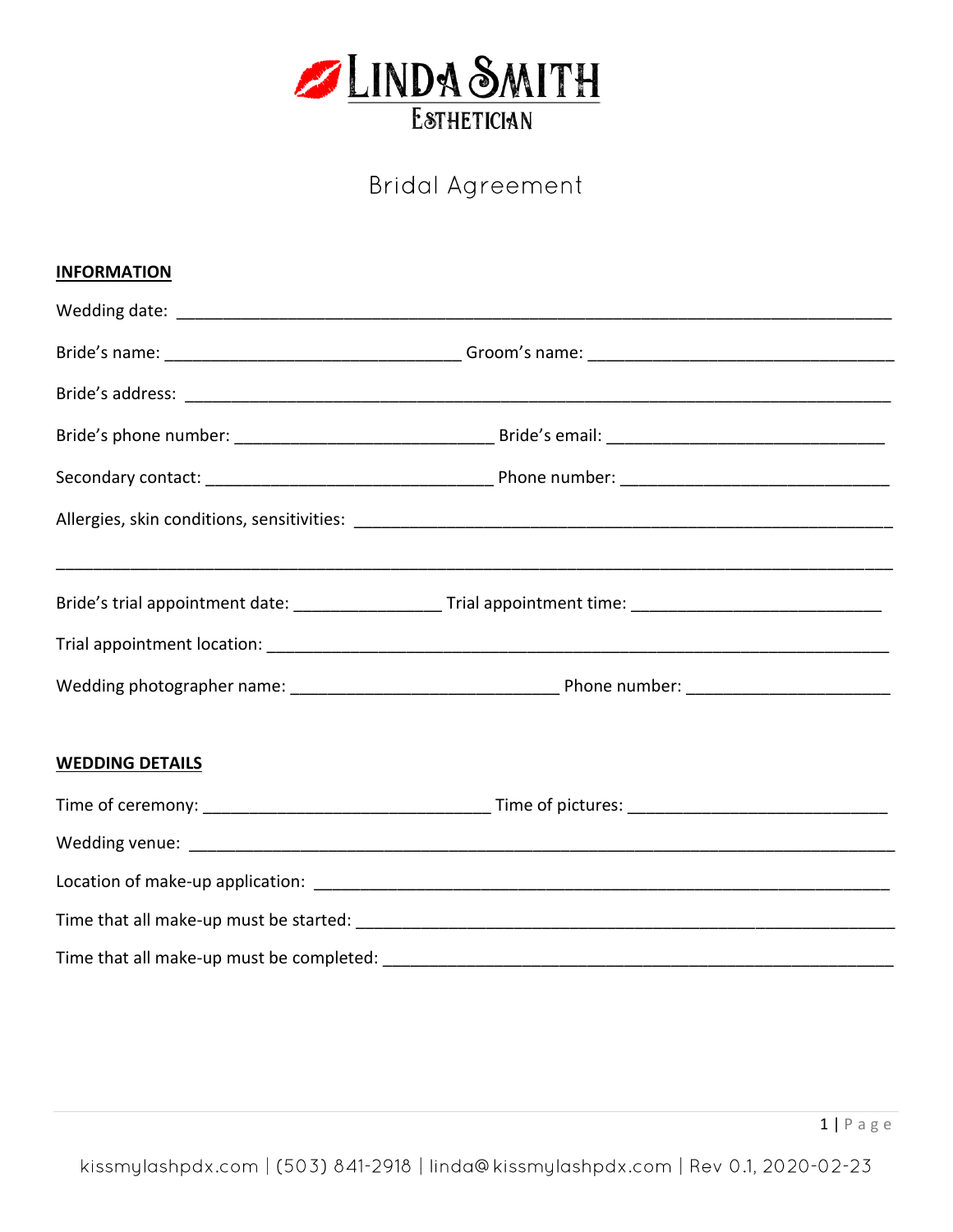

## **PRICING**

- \$75 deposit due upon completion of this agreement
- Remaining balance due no later than prior to services rendered on the day of your wedding
- Contour, highlight, brow fill, lip and eye application for bride included in total price
- Bridesmaids/family members are \$75 extra per person (Includes: contour, highlight, brow fill, lip and eye application)
- Premium false lash application for \$25 per person
- 10% off booking make-up for 3+ bridesmaids/family members

## **TRIAL SESSION**

This session is required for all brides to guarantee wedding day satisfaction. *Your trial is included in the total price,* and session is up to 1.5 hours. If you have any photos and/or examples of a make-up style you prefer, feel free to bring them along. Please arrive cleansed and moisturized.

## **LIST OF MAKE-UP APPLICANTS**